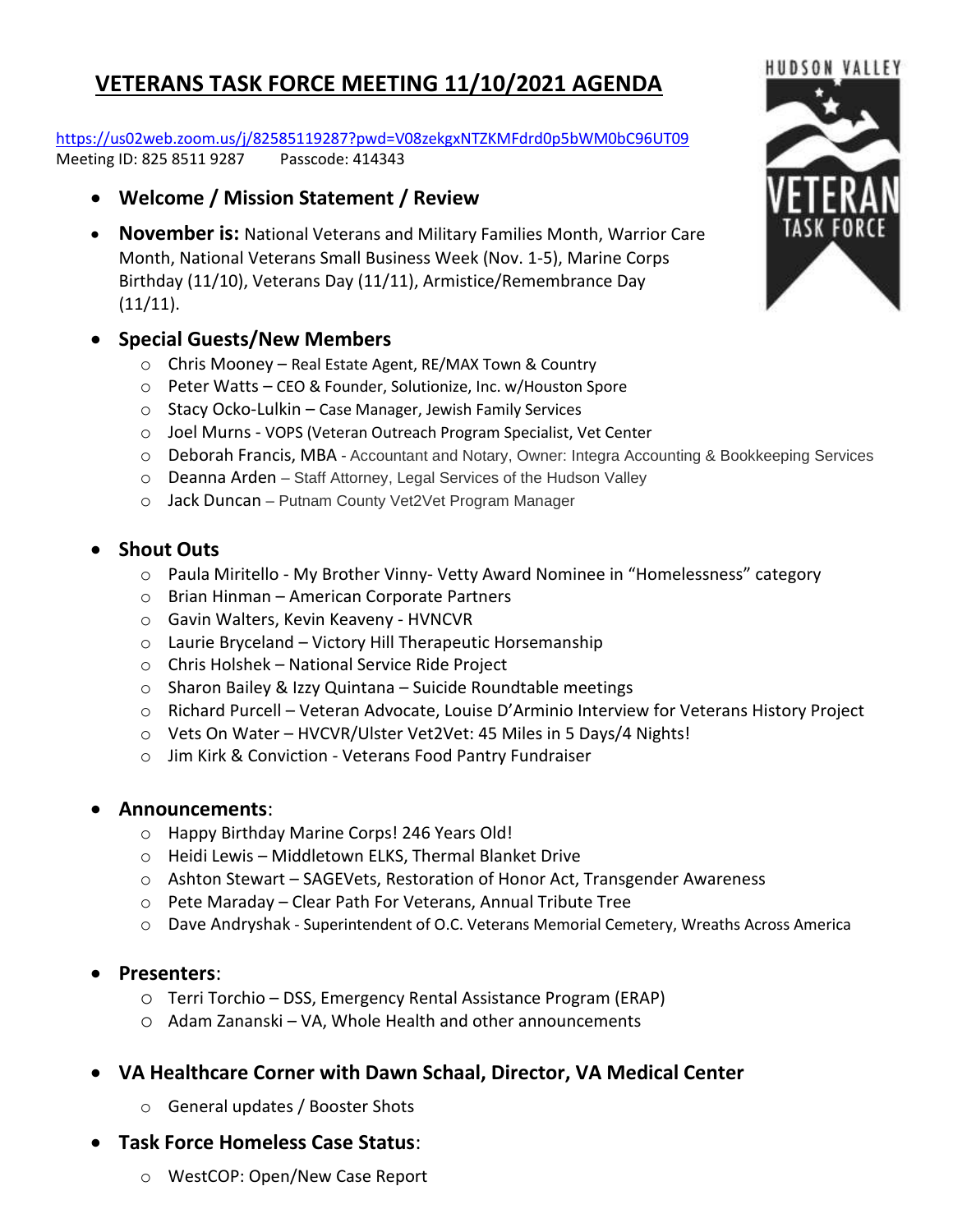# • **Roundtable/Updates**

- <sup>o</sup> What's Happening?
- Next meeting: Wednesday, December 8<sup>th</sup>, 2021, 9:00am-11:00am, Location: Zoom

## **Announcements/Calendar:**

- $\circ$  Nov. 1<sup>st</sup> thru 5<sup>th</sup>: National Veterans Small Business Week
- Nov. 2<sup>nd</sup>: Play For Your Freedom, Recreation Night, 5-8pm, Newburgh Armory
- Nov. 4<sup>th</sup>: Dutchess Vet2Vet Paint Party, 515 W. Haight Ave., POK, NY 5:30pm
- $\circ$  Nov. 6<sup>th</sup>: 80's Concert to benefit O.C. Vets Food Pantry, Sugarloaf
- o Nov. 6th: Ulster Vet2Vet Equine Encounter, 11am, Green Heron Farm
- o Nov. 7<sup>th</sup>: Daylight Savings Time Ends (Fall Back!)
- o Nov. 10<sup>th</sup>: Hudson Valley Veteran Task Force Meeting, 9am-11am
- $\circ$  Nov. 10<sup>th</sup>: Marine Corps Day/Birthday
- $\circ$  Nov. 10<sup>th</sup>: Ribbon Cutting Ceremony, Carpenters Union Training Facility, Rock Tavern
- $\circ$  Nov. 11<sup>th</sup>: Veterans Day and Armistice/Remembrance Day
- $\circ$  Nov. 11<sup>th</sup>: Veterans Day at Green Acres, Kingston Free Golf
- $\circ$  Nov. 11<sup>th</sup>: Bets 4 Vets Ride w/ Chris Holshek
- o Nov. 12<sup>th</sup>: Free Concert, USAF Heritage of America Band, 7pm, Bardavon Theater, Poughkeepsie
- o Nov. 13<sup>th</sup>: YIT Foundation Toy Drive, 2-6pm, Newburgh Armory Unity Center
- $\circ$  Nov. 15<sup>th</sup> to 19<sup>th</sup>: Free Virtual Veterans Day Legal Clinic by the Veteran Rights Project
- $\circ$  Nov. 17<sup>th</sup>: HVNCVR/Vet2Vet "Vetsgiving" SafeShoot Event, 10am-3pm, Kingston
- $\circ$  Nov. 18<sup>th</sup>: Middletown ELKS Lodge, Thermal Blanket Drive, 7pm. Call 914-850-9340
- o Nov. 18th: Suicide Prevention Seminar, 4:30pm-6pm at HVNCVR, Kingston or via Zoom <https://us02web.zoom.us/j/5693004969>
- o Nov. 19<sup>th</sup> 21<sup>st</sup>: The 9<sup>th</sup> Annual Veteran Arts Showcase, online at [www.veteranartsshowcase.org](http://www.veteranartsshowcase.org/)
- o Nov. 23rd: Nassau County Veterans Stand Down Event
- $\circ$  Nov. 25<sup>th</sup>: Happy Thanksgiving!!!
- $\circ$  Nov. 28<sup>th</sup> to Dec. 6<sup>th</sup>: Hanukkah
- $\circ$  Nov. 30<sup>th</sup>: #Giving Tuesday
- $\circ$  Dec. 1<sup>st</sup>: Civil Air Patrol (USAF Auxiliary) Birthday